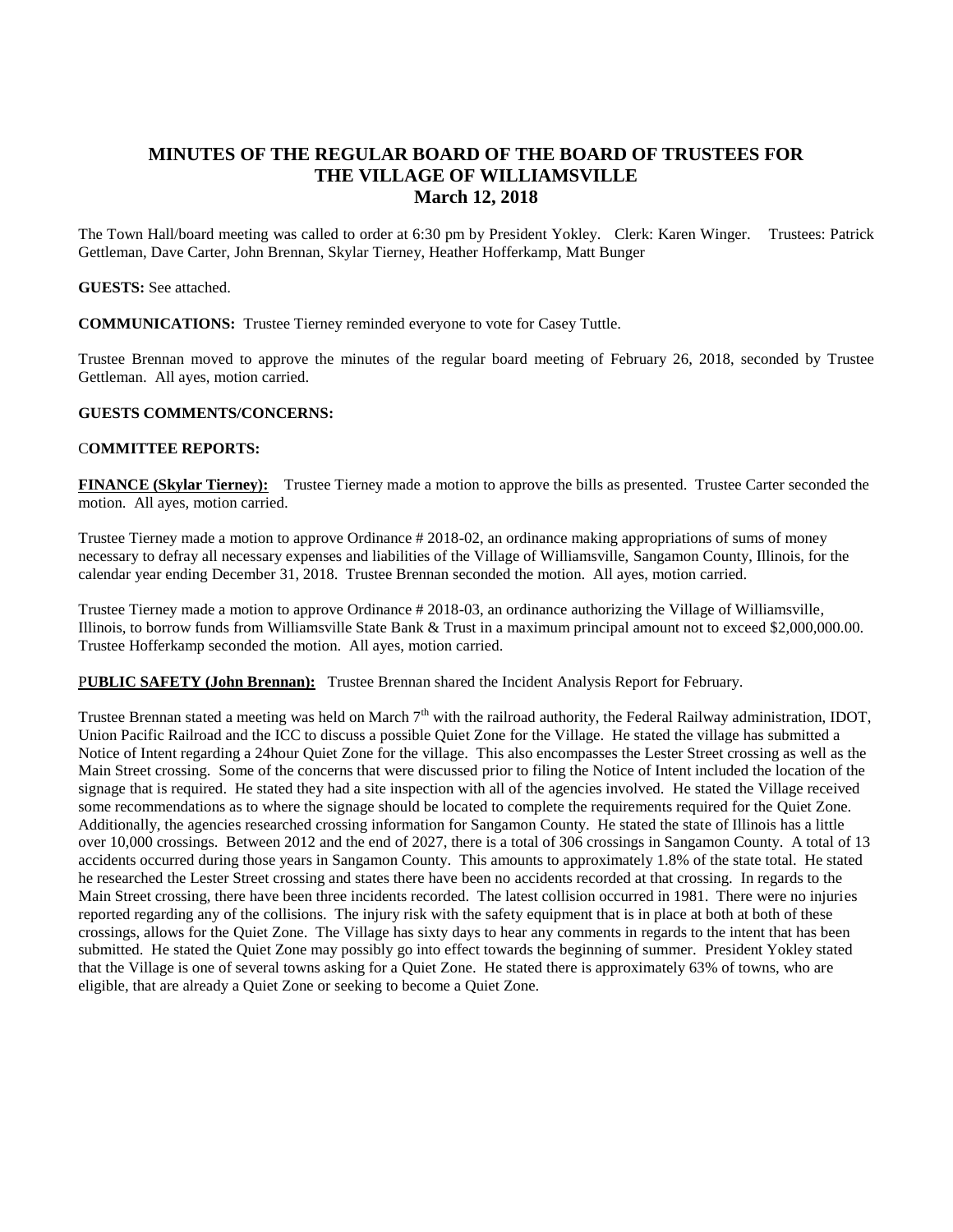Trustee Carter discussed the trucks that come off the northbound interstate exit and do not have to stop at the stop sign. He asked if the Village could do anything regarding the fact that IDOT allows vehicles to not stop at the stop sign before turning right. He states he has seen numerous incidents when the semi-trucks cross into the left lane and he is afraid they are going to cause an accident. Trustee Brennan mentioned putting a squad car down by where they turn left to go down to the coal mine. President Yokley states we can take enforcement action for improper lane usage or changing lanes improperly.

**WATER & SEWER, (Matt Bunger):** Trustee Bunger discussed the project of relocating the water line at Caldwell's storage sheds.

Trustee Bunger stated he doesn't have any updates regarding the UCR (water commission). President Yokley stated he has asked for a meeting with CWLP.

**ECONOMIC DEVELOPMENT (Hofferkamp):** Trustee Hofferkamp stated they recently had a meeting with a couple of program planners from Speedway. The meeting was held to discuss how our policies and procedures work regarding annexation, variances, zoning issues, plat surveys, etc. They were given an opportunity to ask any questions they had. Randy Segatto, Village Attorney, attended the meeting also. Kevin Kuhn was there also to iron out any engineering questions/issues. Speedway will be starting the construction process in the fall. They plan to open in April 2019.

Trustee Hofferkamp stated she has received a request for TIF funds from the Route 66 Museum (Jason Hayward). She stated Jason states opening day is April 1<sup>st</sup>. She stated the Village has already provided Hayward with some TIF funds for a prior project. She stated we will wait until the facility is open before considering additional funds. She stated her committee will meet to discuss the request, then will bring it to the village board.

Trustee Hofferkamp stated Randy is working on the garbage ordinance. She stated the village will not be hosting a meet and greet with the waste haulers until probably April.

President Yokley thanked Heather for arranging the meeting with Speedway. He believes this will give us an earlier start date since there's a lot of clarification on what needs to be done and what isn't required.

**PARKS & RECREATION (Dave Carter):** Trustee Carter thanked Public Works for all of the projects they have been working on.

## **STREETS, ALLEYS, SIDEWALKS & STORM SEWERS (Patrick Gettleman):** Trustee Gettleman had nothing to report.

**ADDITIONAL BUSINESS:** President Yokley stated a meeting was held with several developers regarding the property behind the library. He states the recommendation that resulted from the meeting is for the village to be the developer for this land. He states there is no way this is going to work without the village being the developer. He stated the engineer will prepare the cost for installing the street, water, sewer, and the sewer line to Route 66. He stated then the village will put the property up for sale. He stated the general census was the village will get the most money if we have an auction. One of the developers, along with Randy Segatto, suggested that the highest bidder will get to pick the first lot. Then, he can have any or all of the rest of the remaining lots. If he chooses not to take any additional lots, then the process begins again to bid on the next lot. You do the same process every time. If there are several different bidders, then at the end, you bid as an entirety (all 6 lots). At the end, it depends on which method creates the most income for the village, and then that will determine which way the village will proceed. He states that if this is done, the board will have to approve (only if it offsets enough of the expenses of infrastructure). He states the board will have the final decision whether to accept or deny.

President Yokley stated the engineers asked for a name for the subdivision behind the library, so he took the liberty to call it the "Richardson Subdivision". He stated this is named in Nancy Richardson's (prior president of the library) honor since she